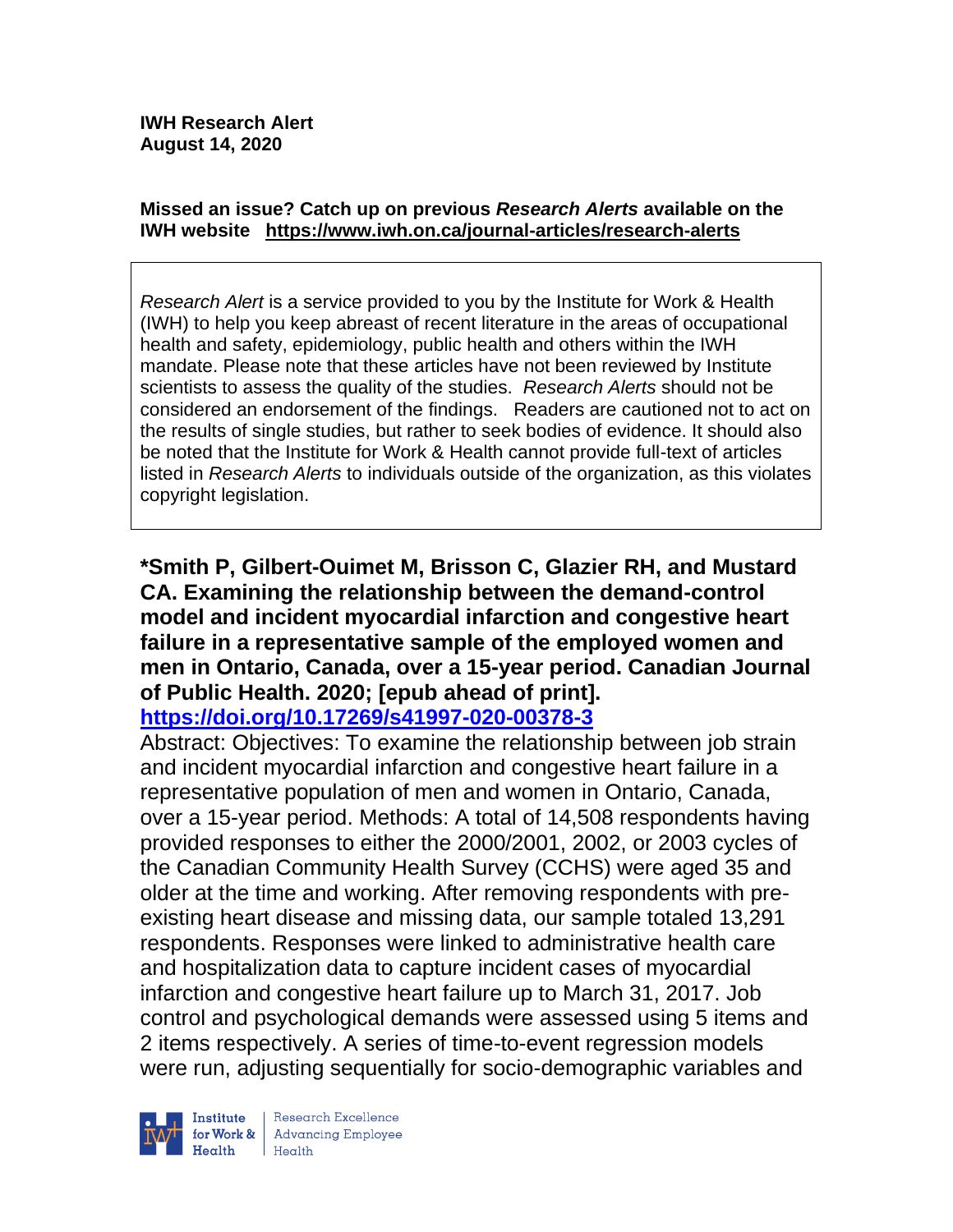health, other psychosocial work exposures, and health behaviours and body mass index. Results: Over the study period, there were 199,583 person-years of follow-up (median follow-up: 15 years, 233 days). Higher incidence rates were observed for men (6.69 per 100 persons) than for women (2.77 per 100 persons). No clear relationship was observed for demand-control exposures and incidence of myocardial infarction and congestive heart failure in either men or women. After adjustment for socio-demographic factors, pre-existing health conditions, and other psychosocial exposures, the hazard ratio for high strain exposure (compared with low strain exposure) was 0.92 (0.46-1.84) for women and 0.75 (0.44- 1.27) for men. Conclusion: In this large prospective cohort in Canada, we observed no relationship between components of the demandcontrol model and incident myocardial infarction and congestive heart failure over a 15-year period.

**Al Amer HS. Low back pain prevalence and risk factors among health workers in Saudi Arabia: a systematic review and metaanalysis. Journal of Occupational Health. 2020; 62(1):e12155. <https://doi.org/10.1002/1348-9585.12155> [open access]** Abstract: Objectives: Low back pain (LBP) has a major impact on health workers, and its prevalence and risk factors among them in Saudi Arabia have been investigated previously. However, the results have never been comprehensively reviewed. Therefore, the aim of this study was to perform a systematic review and meta-analysis of the available literature to identify the prevalence and risk factors of LBP among health workers in Saudi Arabia. Methods:

MEDLINE/PubMed, Web of Science, Scopus, CINAHL, and Saudi peer-reviewed journals were searched for relevant literature. After quality assessment of the eligible articles, 18 studies targeting seven occupational categories, with a total number of 5345 health workers, were analyzed.

Results: Pooled prevalence rates of 40.8% ( $n = 7$  studies), 65.0% (n  $= 13$  studies), and 81.4% (n = 2 studies) were obtained for week, year, and career, respectively, across all professional groups. Nurses and physical therapists were more susceptible to LBP, in that order, than the other categories considering week and career periods. Age, body mass index, and female gender were the most commonly reported individual risk factors. Occupational risk factors mainly

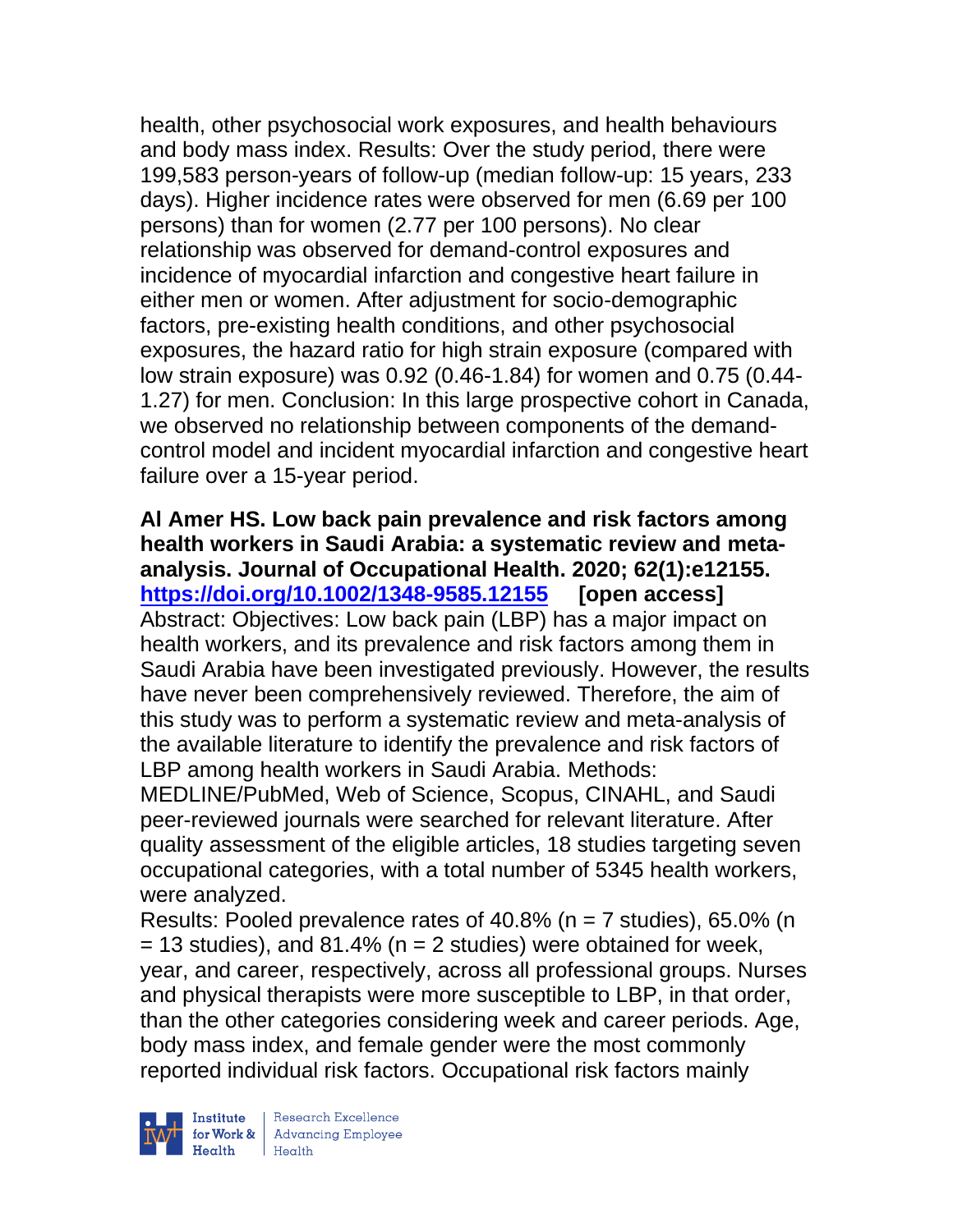included work-related activities requiring back bending and twisting, lifting and pulling objects, and manual patient-handling. Conclusions: The results of this review indicate that LBP is highly prevalent among health workers in Saudi Arabia when compared with international rates. Proper prophylactic measures are necessary to reduce LBP and minimize its consequences. Further high-quality research is needed in different Saudi regions to achieve a broader understanding of LBP prevalence and causes.

**An J, Kim J, Yoon S, Woo KH, Cho S, Kim K, et al. Association of work–life balance with occupational injury and work-related musculoskeletal pain among Korean workers. Annals of Occupational and Environmental Medicine. 2020; 32(1):e20. <https://doi.org/10.35371/aoem.2020.32.e20> [open access]** Abstract: Background

The concept of work-life balance (WLB) has become an important issue in workers' health and safety. This study aims to investigate the relationship between WLB and occupational injury and work-related musculoskeletal pain.

#### Method

The study included 27,383 workers who participated in the Fifth Korean Working Conditions Survey. Participants were divided into good WLB and poor WLB groups based on their responses to the five question items which comprised two dimensions: work-on-life conflict (items, 1–3) and life-on-work conflict (items 4 and 5). Occupational injury and musculoskeletal pain were also assessed using the question items. The χ2 test and multivariate logistic regression analyses were performed to examine the relationship of WLB to occupational injury and musculoskeletal pain while considering sociodemographic and occupational characteristics and ergonomic and psychological risk factors.

### Results

Of the 27,383 participants, 252 (0.9%) had experienced an occupational injury and 6,408 (23.4%) had musculoskeletal pain. The poor WLB group had higher injury rates for both men (1.7%) and women (0.9%) than the good WLB group (1.1% and 0.4%, respectively). Additionally, the prevalence of musculoskeletal pain was higher for both men and women in the poor WLB group (25.2% and 28.0%, respectively) than for men and women in the good WLB

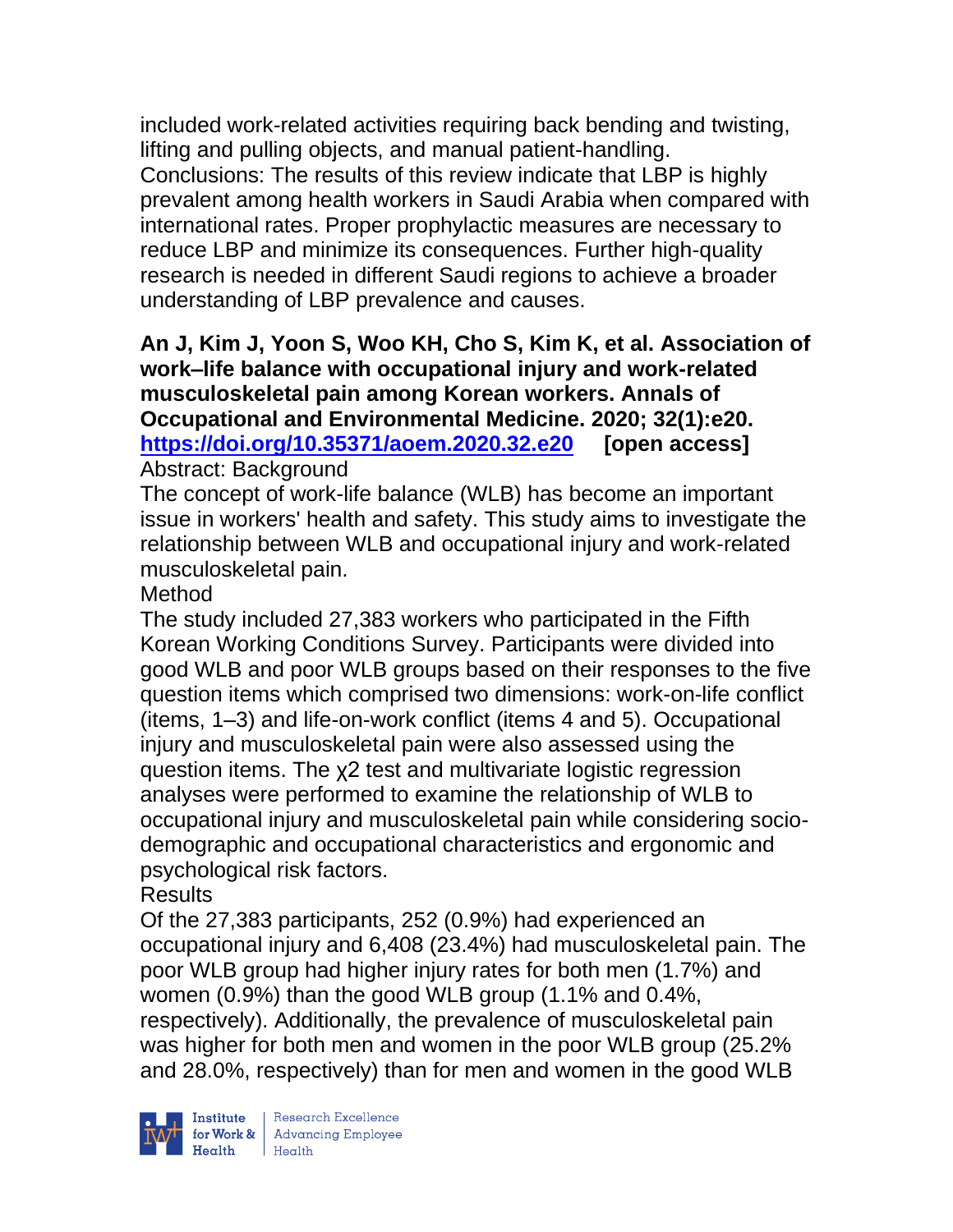group (18.7% and 23.6%, respectively). In the logistic regression analysis, the adjusted odds ratio of WLB for occupational injury was 1.37 (95% confidence interval [CI]: 1.06–1.78), and that for musculoskeletal pain was 1.14 (95% CI: 1.07–1.21), showing positive associations of WLB with both occupational injury and musculoskeletal pain.

**Conclusions** 

Poor WLB causes an increase in occupational injury and musculoskeletal pain. Therefore, an improvement in WLB may reduce the incidence of occupational injury and musculoskeletal pain among workers. Social and policy-related initiatives are needed to improve workers' WLB to reduce occupational injury and musculoskeletal pain.

**Clauw DJ, Hauser W, Cohen SP, and Fitzcharles MA. Considering the potential for an increase in chronic pain after the COVID-19 pandemic. Pain. 2020; 161(8):1694-1697. <https://doi.org/10.1097/j.pain.0000000000001950> [open access]**

**Couch JR, Grimes GR, Green BJ, Wiegand DM, King B, and Methner MM. Review of NIOSH cannabis-related health hazard evaluations and research. Annals of Work Exposures and Health. 2020; 64(7):693-704.** 

**<https://doi.org/10.1093/annweh/wxaa013>** 

Abstract: Since 2004, the National Institute for Occupational Safety and Health (NIOSH) has received 10 cannabis-related health hazard evaluation (HHE) investigation requests from law enforcement agencies ( $n = 5$ ), state-approved cannabis grow operations ( $n = 4$ ), and a coroner's office  $(n = 1)$ . Earlier requests concerned potential illicit drug exposures (including cannabis) during law enforcement activities and criminal investigations. Most recently HHE requests have involved state-approved grow operations with potential occupational exposures during commercial cannabis production for medicinal and non-medical (recreational) use. As of 2019, the United States Drug Enforcement Administration has banned cannabis as a Schedule I substance on the federal level. However, cannabis legalization at the state level has become more common in the USA. In two completed cannabis grow operation HHE investigations (two investigations are still ongoing as of 2019), potential dermal

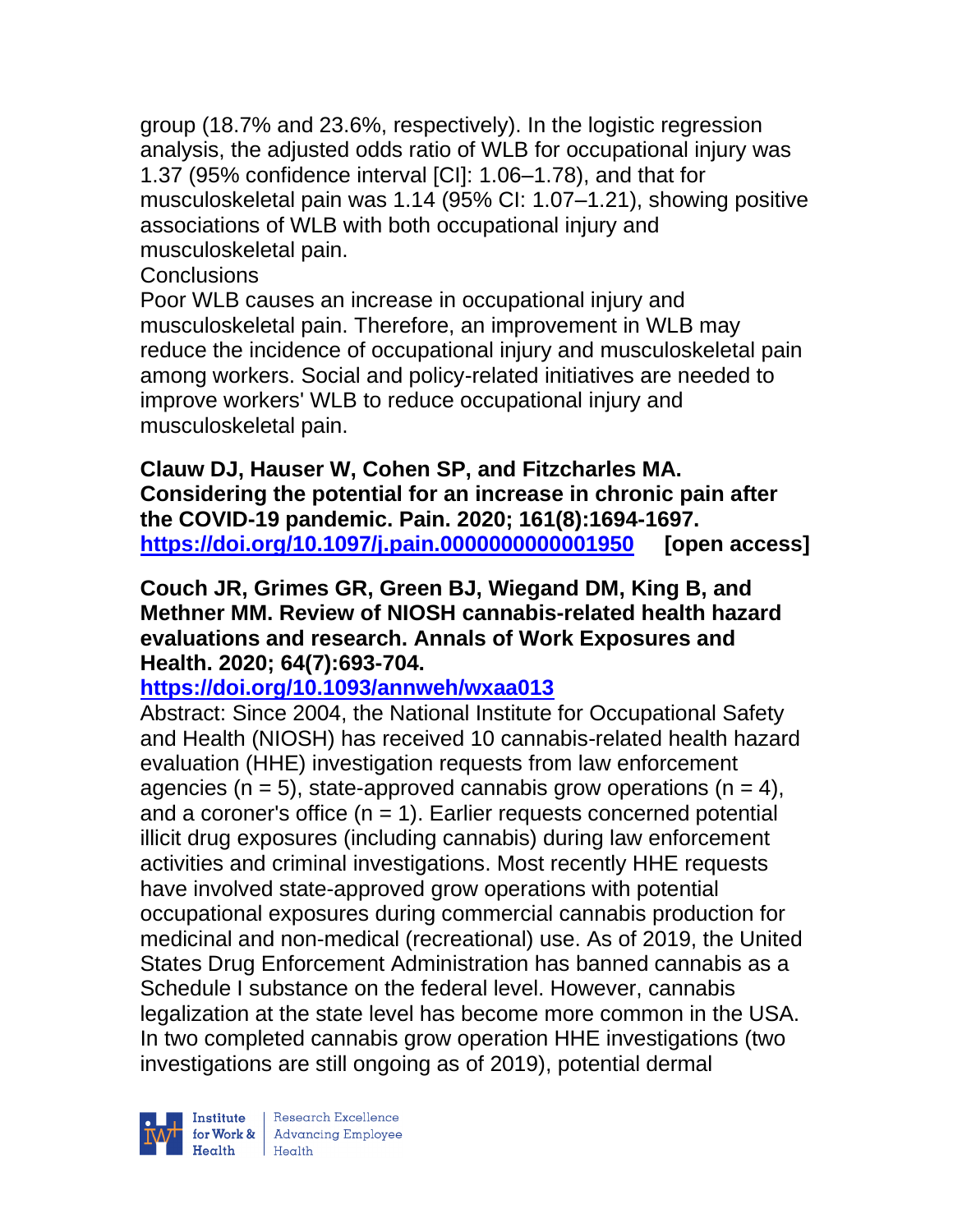exposures were evaluated using two distinct surface wipe sample analytical methods. The first analyzed for delta-9 tetrahydrocannabinol (Δ9-THC) using a liquid chromatography and tandem mass spectrometry (LC-MS-MS) method with a limit of detection (LOD) of 4 nanograms (ng) per sample. A second method utilized high performance liquid chromatography with diode-array detection to analyze for four phytocannabinoids (Δ9-THC, Δ9-THC acid, cannabidiol, and cannabinol) with a LOD (2000 ng per sample) which, when comparing Δ9-THC limits, was orders of magnitude higher than the LC-MS-MS method. Surface wipe sampling results for both methods illustrated widespread contamination of all phytocannabinoids throughout the tested occupational environments, highlighting the need to consider THC form (Δ9-THC or Δ9-THC acid) as well as other biologically active phytocannabinoids in exposure assessments. In addition to potential cannabis-related dermal exposures, ergonomic stressors, and psychosocial issues, the studies found employees in cultivation, harvesting, and processing facilities could potentially be exposed to allergens and respiratory hazards through inhalation of organic dusts (including fungus, bacteria, and endotoxin) and volatile organic compounds (VOCs) such as diacetyl and 2,3-pentanedione. These hazards were most evident during the decarboxylation and grinding of dried cannabis material, where elevated job-specific concentrations of VOCs and endotoxin were generated. Additionally, utilization of contemporary gene sequencing methods in NIOSH HHEs provided a more comprehensive characterization of microbial communities sourced during cannabis cultivation and processing. Internal Transcribed Spacer region sequencing revealed over 200 fungal operational taxonomic units and breathing zone air samples were predominantly composed of Botrytis cinerea, a cannabis plant pathogen. B. cinerea, commonly known as gray mold within the industry, has been previously associated with hypersensitivity pneumonitis. This work elucidates new occupational hazards related to cannabis production and the evolving occupational safety and health landscape of an emerging industry, provides a summary of cannabis-related HHEs, and discusses critical lessons learned from these previous HHEs.

### **Ehrlich T, Simpson C, and Busch Isaksen T. Sociopolitical externalities impacting worker health in Washington state's**



 $\begin{tabular}{|l|} Institute & Research Excellence \\ \hline for Work & Advancing Employee \\ Health & Health \\ \end{tabular}$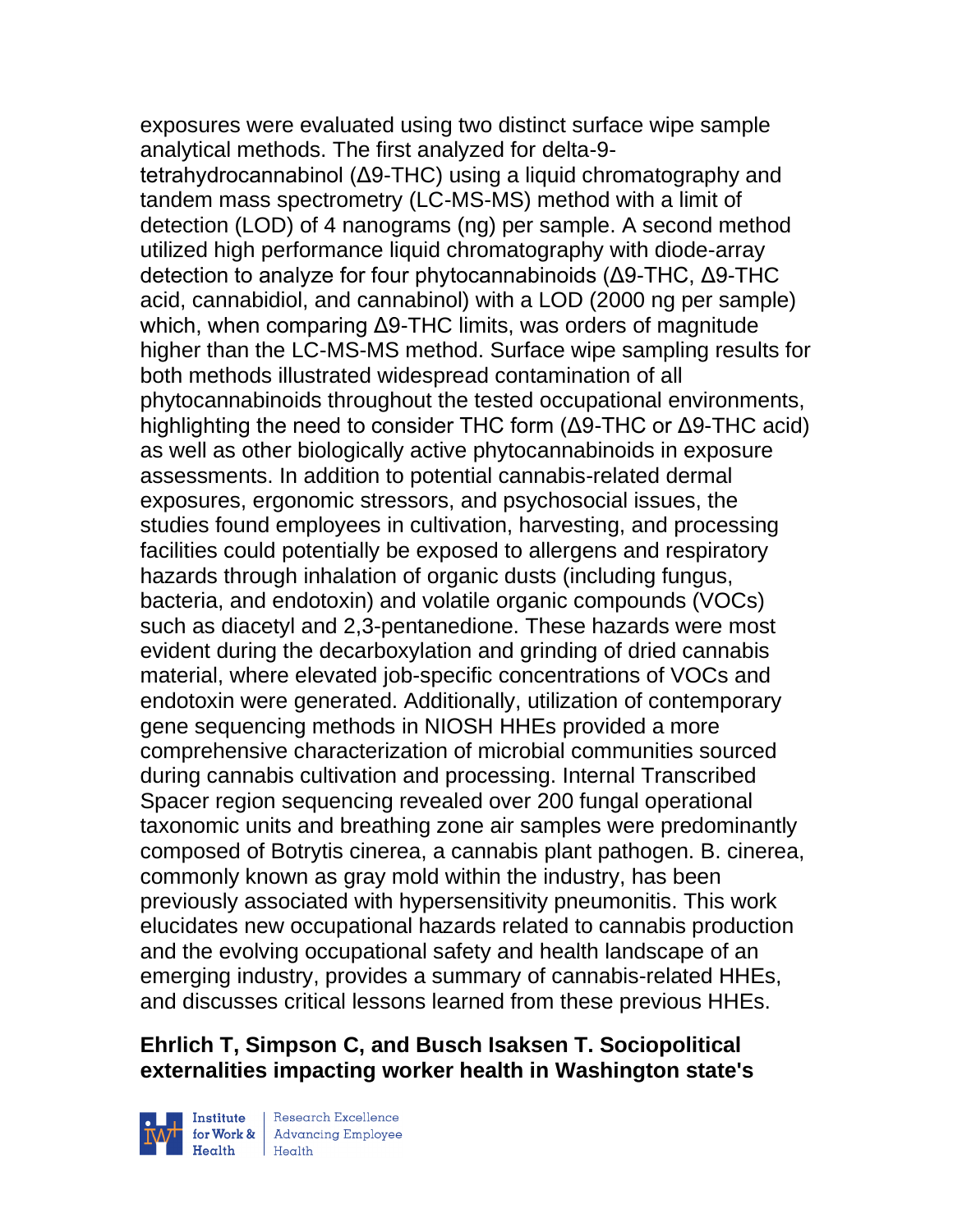#### **cannabis industry. Annals of Work Exposures and Health. 2020; 64(7):683-692.**

#### **<https://doi.org/10.1093/annweh/wxz083>**

Abstract: OBJECTIVES: The legalization of the production, sale, and possession of cannabis in Washington State in 2012 not only created the framework for a new legal industry, but also for a new regulated labor sector. In addition to typical occupational health and safety hazards associated with chemical and physical exposures, the transition from an illicit to a regulated workplace, the inconsistency between state and federal law, and the production of a unique psychoactive commodity crop that maintains value in the illicit marketplace creates a unique work environment with workplace concerns that are political, economic, and social in nature. METHODS: We conducted a combination of semistructured key informant interviews targeted toward employers, focus groups that engaged employees, and an online survey with cannabis business owners and employees to identify concerns relating to worker health and safety. RESULTS: In addition to physical and chemical hazards related to their workplace, workers described health concerns that were a result of social, economic, and political forces facing the transitioning cannabis industry and resulting from an inconsistency between state and federal law. Important themes that emerged from these data included the legal and regulatory environment that the cannabis industry faces, cannabis as an agricultural good, crime, gender, cannabis consumption in the workplace, changing worker demographics, and emerging technologies in this rapidly evolving industry. CONCLUSIONS: The unique sociopolitical challenges for occupational health and safety that we identified among cannabis workers in Washington State are especially relevant as other states and nations follow the example of Washington State in legalizing the widespread commercial cultivation, sale, and use of cannabis. As other states and nations legalize, it will be important for employers, public health practitioners, and regulators to recognize how transitioning from an illicit to a legal marketplace impacts worker health. Further, understanding the challenges that result in transitioning a cannabis workforce may be extrapolated in the future to better understand how transitioning other goods and services from an unregulated to a regulated marketplace may impact worker health

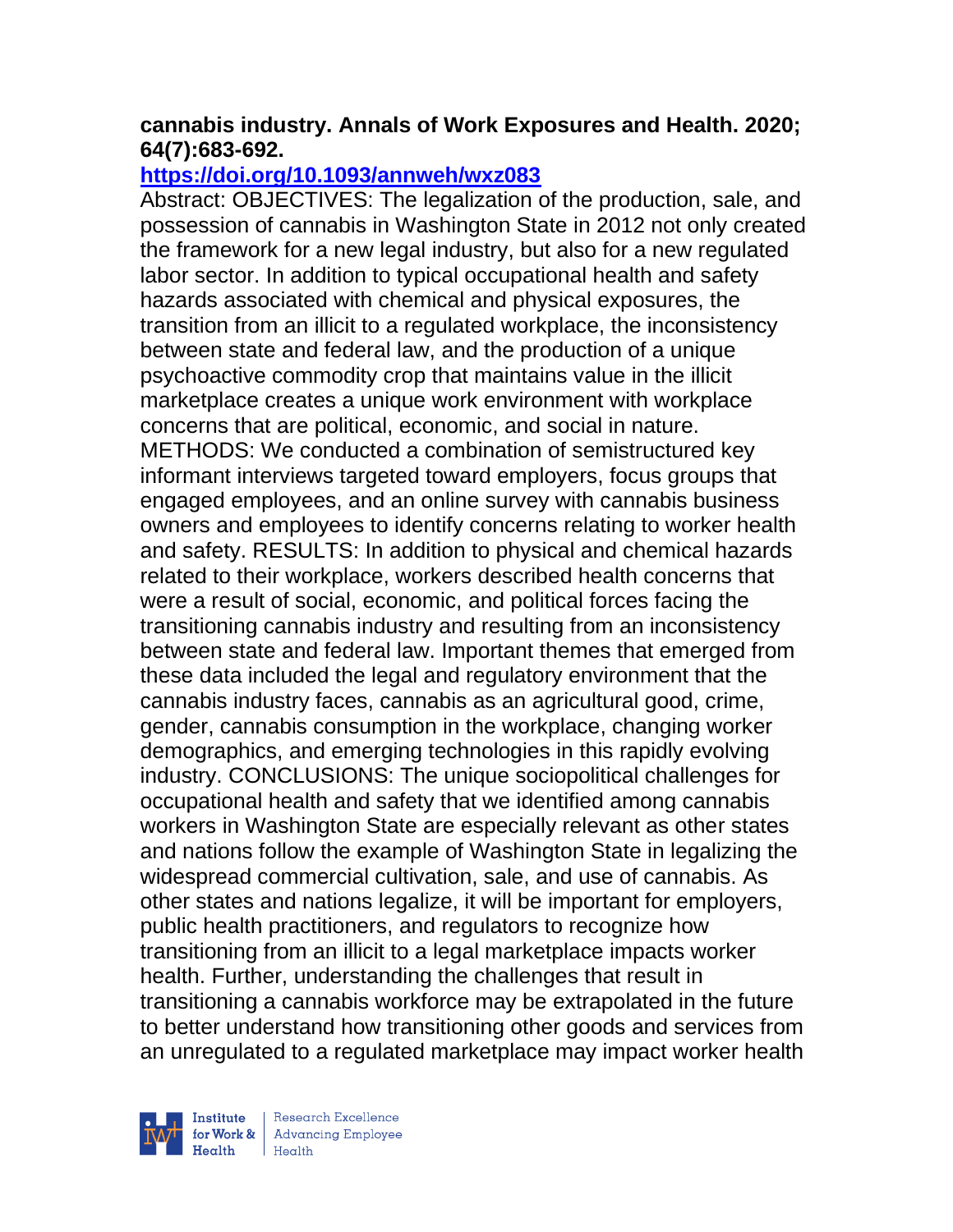### **Fiorini LA, Houdmont J, and Griffiths A. Nurses' illness perceptions during presenteeism and absenteeism. Occupational Medicine. 2020; 70(2):101-106.**

#### **<https://doi.org/10.1093/occmed/kqaa012>**

Abstract: BACKGROUND: Presenteeism has been linked with lost productivity, impaired health and absence. Whilst much research has focused on types of diseases associated with presenteeism and absenteeism, there has been little investigation into the role of individuals' illness perceptions in these episodes. AIMS: To assess how illness perceptions vary between presenteeism and absenteeism episodes. METHODS: A cross-sectional questionnaire was distributed to ward-based nurses working with older adults. Data on illness perceptions during presenteeism and absenteeism episodes were collected. Data were analysed via the Paired-Samples t-test, Wilcoxon test and McNemar test. RESULTS: Two hundred and seventy cases were analysed (88% response rate). Compared with presenteeism, illnesses during absenteeism were thought to affect lives more ( $P < 0.001$ ), to have more serious symptoms ( $P < 0.001$ ), to be more concerning ( $P = 0.003$ ), more likely to be treated ( $P =$ 0.009), more infectious ( $P < 0.001$ ) and perceived as more legitimate reasons for absenteeism (P < 0.001). Treatment was considered more effective during absenteeism ( $P < 0.001$ ), whilst workability was better during presenteeism (P < 0.001). Presenteeism was perceived as harmful and absenteeism beneficial for illness. Individuals attended work when presenteeism was expected to be less harmful (P < 0.001) and avoided work when absenteeism was expected to be more beneficial for illness (P < 0.001). CONCLUSIONS: Illness perceptions varied significantly between presenteeism and absenteeism episodes and should be included in models of illness behaviour. Findings also highlight that policy may influence illness behaviour and that nurses may attend work despite concerning levels of illness

#### **Ishimaru T, Mine Y, and Fujino Y. Two definitions of presenteeism: sickness presenteeism and impaired work function. Occupational Medicine. 2020; 70(2):95-100. <https://doi.org/10.1093/occmed/kqaa009>**

Abstract: BACKGROUND: Two major definitions exist for presenteeism: sickness presenteeism and impaired work function.



| Research Excellence Institute Research Excellence<br>
for Work & Advancing Employee<br>
Health Health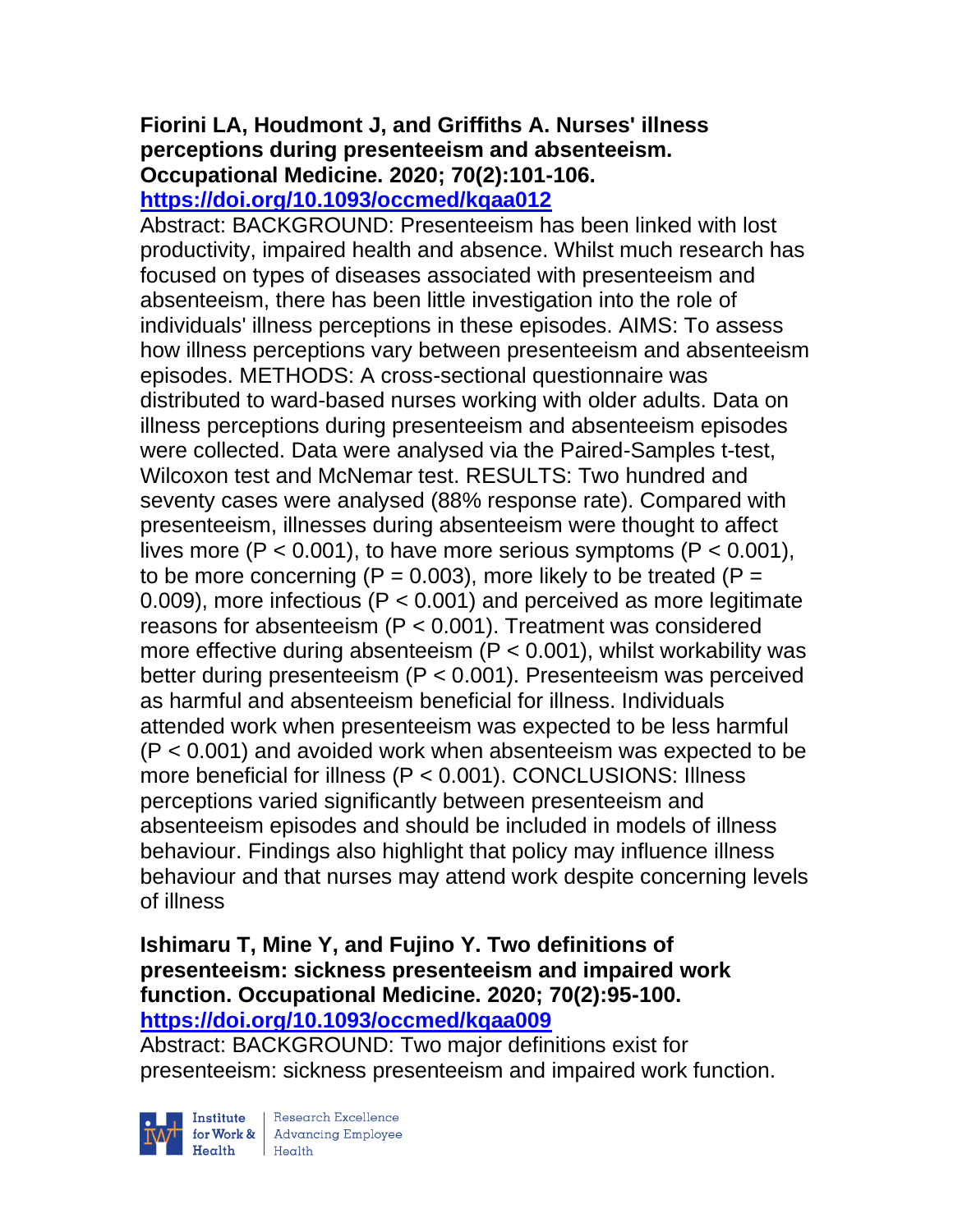The evidence for comparing previous studies on presenteeism is insufficient because of the different definitions of presenteeism used. AIMS: To assess the relationship between the two major definitions of presenteeism. METHODS: This cross-sectional study analysed secondary data on 5334 respondents to an employee survey administered in a construction company in Japan. Impaired work function was measured using the Work Functioning Impairment Scale (WFun). Multiple logistic regression was performed. RESULTS: A strong linear association was observed between the number of days of sickness presenteeism and impaired work function (all P < 0.001). In contrast, the number of days of sickness absence was only partially positively associated with impaired work function. All choices for most frequent health problem were positively associated with impaired work function, beginning with mental problems (adjusted odds ratio [OR] = 20.45, 95% confidence interval [CI]: 14.94-28.01), followed by malaise (adjusted  $OR = 11.91$ , 95% CI: 9.08-15.62) and sleeping problems (adjusted  $OR = 8.62$ , 95% CI: 6.57-11.33). CONCLUSIONS: A strong relationship was observed between the two major definitions of presenteeism, even after adjusting for a variety of chronic health conditions. Although a consensus on the definition of presenteeism is yet to be reached, this study provides insight on comparing existing studies on presenteeism

#### **Kim YM and Cho SI. Socioeconomic status, work-life conflict, and mental health. American Journal of Industrial Medicine. 2020; 63(8):703-712.**

**<https://doi.org/10.1002/ajim.23118> [open access]**

Abstract: Background: Work-life conflict (WLC) has a critical effect on employee mental health. However, research on occupational health has neglected the family domain. Furthermore, although it is reasonable to assume that the effect of WLC on health may differ according to socioeconomic circumstances, there is little empirical evidence for differences in the impact of WLC by socioeconomic status (SES). The purpose of this study was to assess the role of SES as an effect modifier, while examining whether the SES level affects the relationship between WLC and mental health. Method: We analyzed data from the nationally representative South Korean Working Conditions Survey of 2014, including 49 401 workers. Logistic regression analyses, stratified by sexes, were

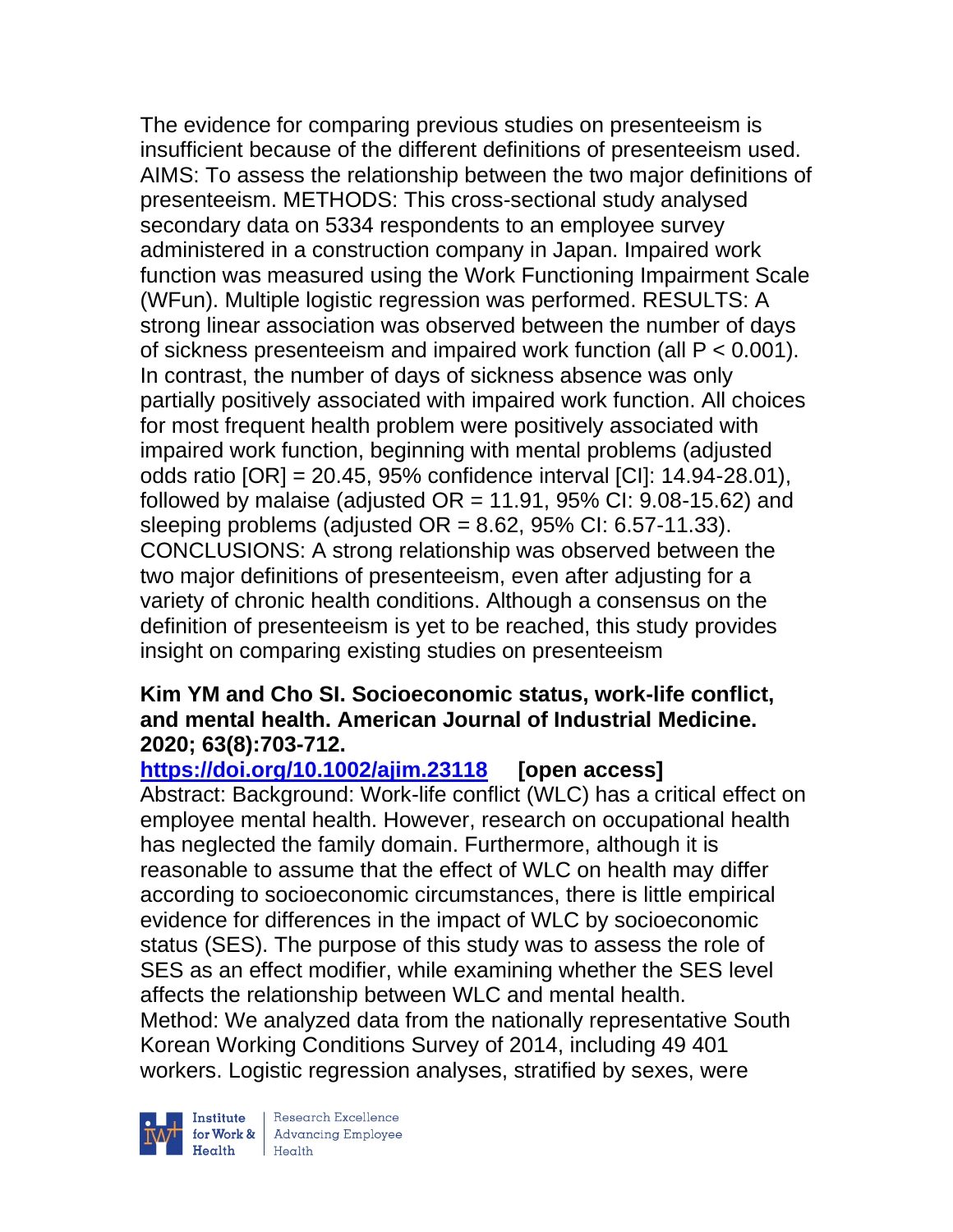performed to identify sex differences, and interaction terms including WLC and SES were also incorporated.

Results: WLC (men:  $OR = 1.24$ ; women:  $OR = 1.18$ ) and domestic demands (men:  $OR = 1.16$ ; women:  $OR = 1.22$ ) were significantly associated with mental health. WLC exhibited a stronger association with mental health for individuals with high SES, both in terms of education (men:  $OR = 1.61$  vs 1.51; women:  $OR = 1.52$  vs 1.24) and income (men:  $OR = 1.44$  vs 1.10; women:  $OR = 1.48$  vs 1.20). Conclusions: Our data suggest that future efforts for health promotion should consider workers' family demands and SES as important modifying factors of psychological health in the workplace.

**Larochelle MR. "Is it safe for me to go to work?" Risk stratification for workers during the COVID-19 pandemic. New England Journal of Medicine. 2020; 383(5):e28. <https://doi.org/10.1056/NEJMp2013413>** 

## **Nastasia I, Coutu MF, Rives R, Dube J, Gaspard S, and Quilicot A. Role and responsibilities of supervisors in the sustainable return to work of workers following a work-related musculoskeletal disorder. Journal of Occupational Rehabilitation. 2020; [epub ahead of print].**

#### **<https://doi.org/10.1007/s10926-020-09896-w>**

Abstract: Purpose Supervisors play an important role during the return to work (RTW) of injured workers. Yet little research has been done on the actions associated with this role or the contexts in which they are taken. The purpose of this study was to develop courses of action to promote supervisors' involvement in the process aimed at achieving sustainable RTW for workers following a work-related musculoskeletal disorder (MSD), and to verify their pertinence, feasibility, and applicability in practice. Methods A two-phase qualitative method was used. (1) Secondary content analysis of 46 interviews of 14 workers post-MSD and 32 other actors in the RTW process, conducted during a prior case study, yielded proposals for courses of action composed of specific actions for supervisors. (2) The pertinence, feasibility, and applicability of these courses of action and specific actions were explored, first, through a self-administered questionnaire to initiate individual reflection, and later in greater depth through focus groups to identify the different contexts in which they

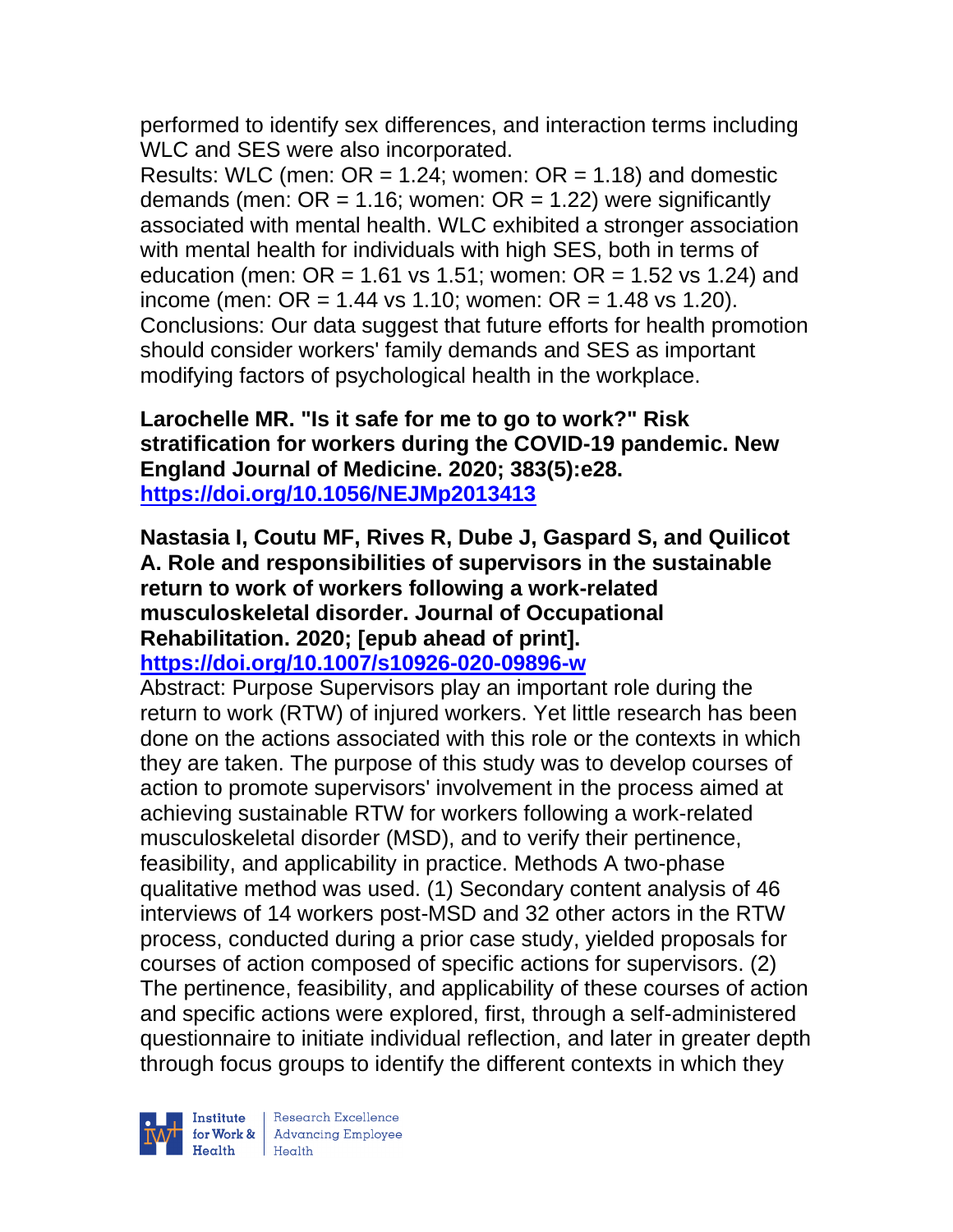might be applicable. Thematic analysis was performed for each phase. Results Eight proposed courses of action, including specific concrete actions and conditions influencing supervisors' involvement, were developed by the researchers and generally perceived as pertinent and feasible by the participants. Several aspects of the organizational context appeared to influence implementation of these courses of action within the organizations. Conclusion Organizational context appears to influence the application of these courses of action, as do the conditions under which they are implemented

#### **Ng JY and Mohiuddin U. Quality of complementary and alternative medicine recommendations in low back pain guidelines: a systematic review. European Spine Journal. 2020; 29(8):1833-1844.**

### **<https://doi.org/10.1007/s00586-020-06393-9>**

Abstract: BACKGROUND: Individuals with low back pain (LBP) often turn to complementary and alternative medicine (CAM) to seek relief. The purpose of this study was to determine mention of CAM in LBP clinical practice guidelines and assess the quality of CAM recommendations using the Appraisal of Guidelines, Research and Evaluation II (AGREE II) instrument. METHODS: A systematic review was conducted to identify LBP guidelines. MEDLINE, EMBASE and CINAHL were searched from 2008 to 2018. The Guidelines International Network and the National Center for Complementary and Integrative Health websites were also searched. Eligible guidelines providing CAM recommendations were assessed with the AGREE II instrument. RESULTS: From 181 unique search results, 22 guidelines on the treatment and/or management of LBP were found, and 17 made recommendations on CAM therapy. With regard to scaled domain percentages, this overall guideline scored higher than the CAM section for 4 of 6 domains (overall, CAM): (1) scope and purpose (88.6%, 87.1%), (2) clarity of presentation (83.0%, 73.2%), (3) stakeholder involvement (57.0%, 41.7%), (4) rigor of development (47.2%, 44.7%), (5) editorial independence (34.8%, 34.8%) and (6) applicability (31.8%, 21.8%). CONCLUSIONS: The majority of LBP guidelines made CAM recommendations. The quality of CAM recommendations is significantly lower than overall recommendations across all domains with the exception of scope and purpose and editorial independence. This difference highlights the need for CAM

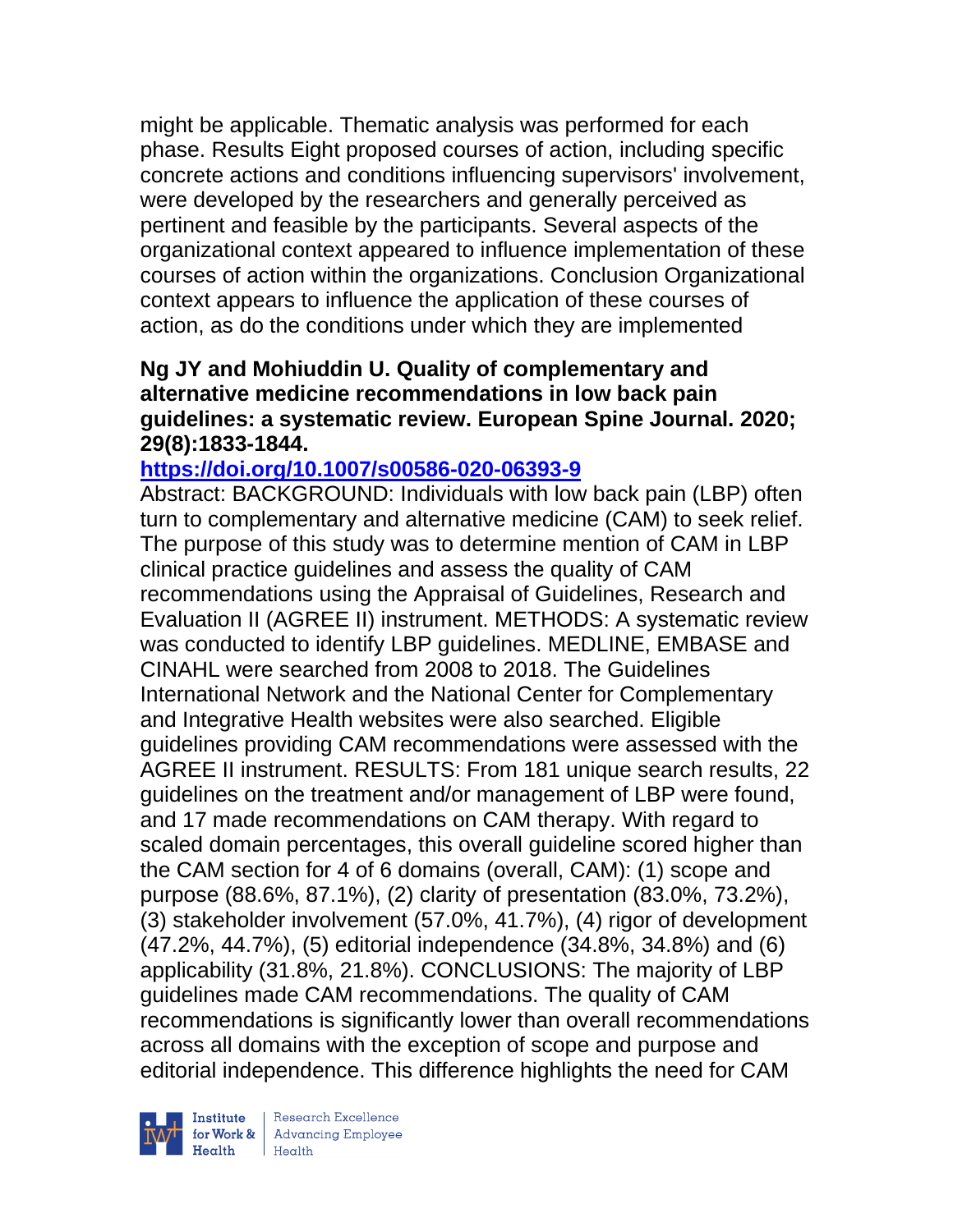recommendation quality improvement. Future research should identify CAM therapies which are supported by sufficient evidence to serve as the basis for guideline development. These slides can be retrieved under Electronic Supplementary Material

#### **Salazar de Pablo G, Vaquerizo-Serrano J, Catalan A, Arango C, Moreno C, Ferre F, et al. Impact of coronavirus syndromes on physical and mental health of health care workers: systematic review and meta-analysis. Journal of Affective Disorders. 2020; 275:48-57.**

**<https://doi.org/10.1016/j.jad.2020.06.022> [open access]** Abstract: Background: Health care workers (HCW) are at high risk of developing physical/mental health outcomes related to coronavirus syndromes. Nature and frequency of these outcomes are undetermined. Methods: PRISMA/MOOSE-compliant (PROSPERO-CRD42020180205) systematic review of Web of Science/grey literature until 15th April 2020, to identify studies reporting physical/mental health outcomes in HCW infected/exposed to Severe Acute Respiratory Syndrome -SARS-, Middle East Respiratory Syndrome -MERS-, Novel coronavirus -COVID-19-. Proportion random effect meta-analyses, I2 statistic, quality assessment and sensitivity analysis. Results: 115 articles were included (n=60,458 HCW, age 36.1±7.1, 77.1% female). Physical health outcomes: 75.9% HCW infected by SARS/MERS/COVID-19 reported fever (95%CI=65.9-83.7%, k=12, n=949), 47.9% cough (95%CI=39.2- 56.8%, k=14, n=970), 43.6% myalgias (95%CI=31.9-56.0%, k=13, n=898), 42.3% chills (95%CI=20.2-67.9%, k=7, n=716), 41.2% fatigue (95%CI=18.2-68.8%, k=6, n=386), 34.6% headaches (95%CI=23.1-48.2%, k=11, n=893), 31.2% dyspnoea (95%CI=23.2- 40.5%, k=12, n=1003), 25.3% sore throat (95%CI=18.8-33.2%, k=8, n=747), 22.2% nausea/vomiting (95%CI=14.9-31.8%, k=6, n=662), 18.8% diarrhoea (95%CI=11.9-28.4%, k=9, n=824). Mental health outcomes: 62.5% HCW exposed to SARS/MERS/COVID-19 reported general health concerns (95%CI=57.0-67,8%, k=2, n=2254), 43.7% fear (95%CI=33.9-54.0%, k=4, n=584), 37.9% insomnia (95%CI=30.9-45.5%, k=6, n=5067), 37.8% psychological distress (95%CI=28.4-48.2%, k=15, n=24,346), 34.4% burnout (95%CI=19.3- 53.5%, k=3, n=1337), 29.0% anxiety features (95%CI=14.2-50.3%, k=6, n=9191), 26.3% depressive symptoms (95%CI=12.5-47.1%,

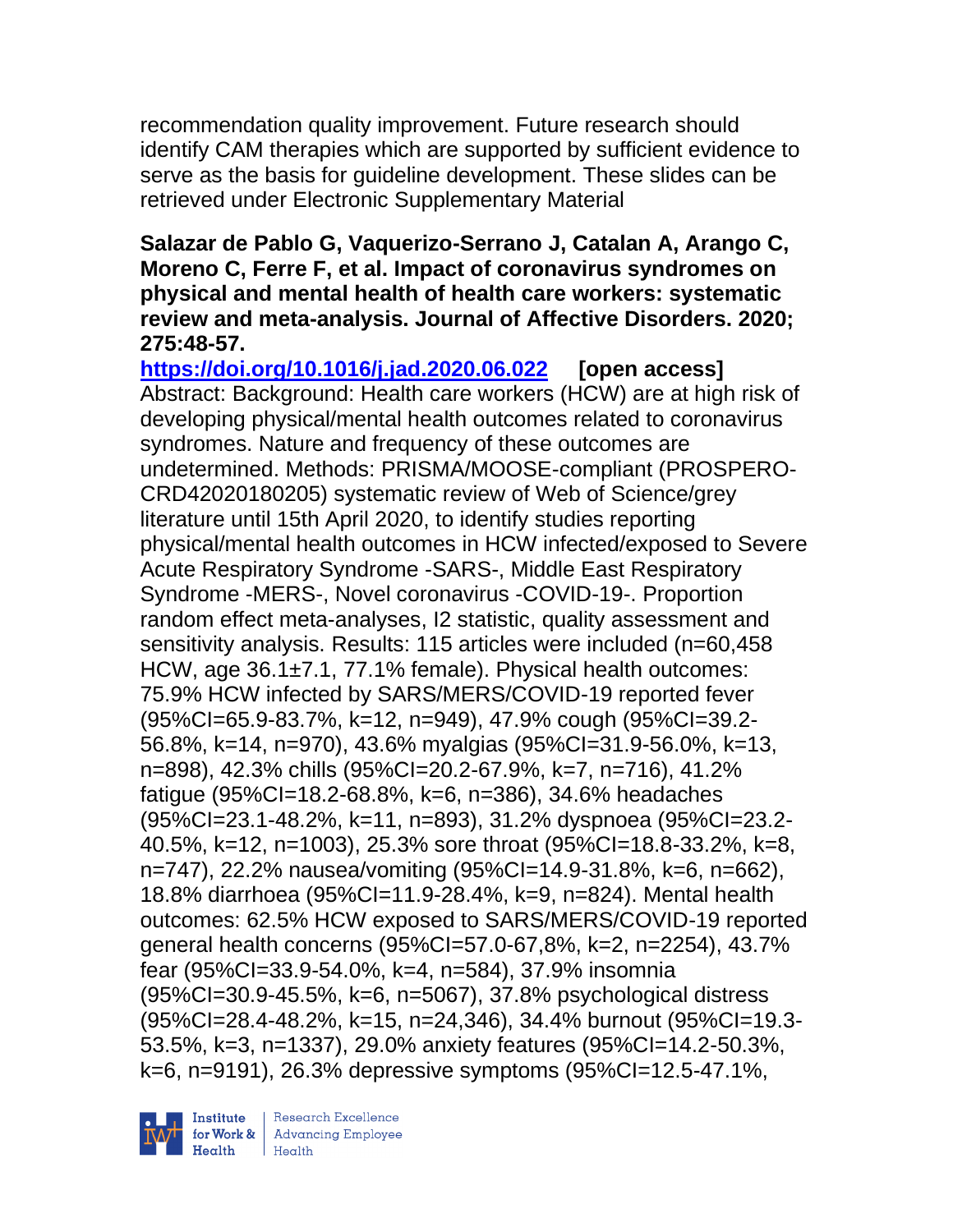k=8, n=9893), 20.7% post-traumatic stress disorder features (95%CI=13.2-31%, k=11, n=3826), 16.1% somatisation (95%CI=0.2- 96.0%, k=2, n=2184), 14.0% stigmatisation feelings (95%CI=6.4- 28.1%, k=2, n=411). Limitations: Limited amount of evidence for some outcomes and suboptimal design in several studies included. Conclusions: SARS/MERS/COVID-19 have a substantial impact on the physical and mental health of HCW, which should become a priority for public health strategies.

### **Picchio M and Ours JC. Mental health effects of retirement. De Economist. 2020; 168(3):419-452.**

**<https://doi.org/10.1007/s10645-020-09369-8> [open access]** Abstract: We study the retirement effects on mental health using a fuzzy regression discontinuity design based on the eligibility age to the state pension in the Netherlands. We find that the mental effects are heterogeneous by gender and marital status. Retirement of partnered men positively affects mental health of both themselves and their partners. Partnered female retirement has hardly any effect on their own mental health or the mental health of their partners. Single persons retirement does not seem to have an effect on their mental health status

# **Preston A and Wright RE. Exploring the gender difference in multiple job holding. Industrial Relations Journal. 2020; 51(4):301-328.**

**<https://doi.org/10.1111/irj.12300>** 

**Tan EC, Pan KY, Magnusson Hanson LL, Fastbom J, Westerlund H, and Wang HX. Psychosocial job strain and polypharmacy: a national cohort study. Scandinavian Journal of Work, Environment & Health. 2020; [epub ahead of print]. <https://doi.org/10.5271/sjweh.3914>** 

Abstract: Objectives Psychosocial job strain has been associated with a range of adverse health outcomes. The aim of this study was to examine the association between psychosocial job strain and prospective risk of polypharmacy (the prescription of =5 medications) and to evaluate whether coping strategies can modify this risk. Methods Cohort study of 9703 working adults [mean age 47.5 (SD 10.8) years; 54% female] who participated in the Swedish